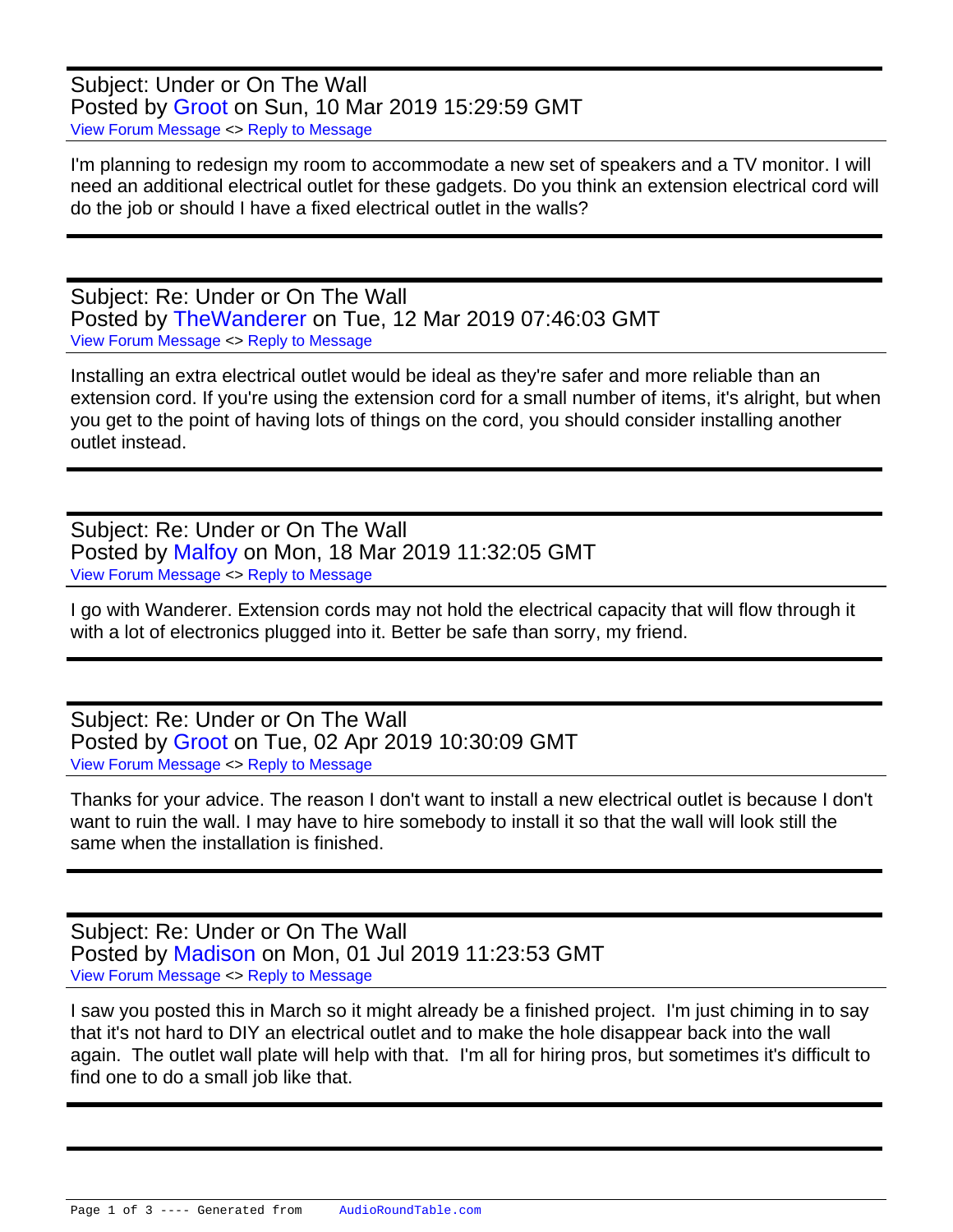## Subject: Re: Under or On The Wall Posted by [Malfoy](https://audioroundtable.com/forum/index.php?t=usrinfo&id=8393) on Wed, 03 Jul 2019 01:44:43 GMT [View Forum Message](https://audioroundtable.com/forum/index.php?t=rview&th=22380&goto=90617#msg_90617) <> [Reply to Message](https://audioroundtable.com/forum/index.php?t=post&reply_to=90617)

Madison wrote on Mon, 01 July 2019 06:23sometimes it's difficult to find one to do a small job like that.

I concur with you. Another alternative is to cover the new power cord with wallpaper if you don't want to ruin the wall. Use a U-shaped fastener to secure the power cord and cover it with wallpaper.

Subject: Re: Under or On The Wall Posted by [Concorde](https://audioroundtable.com/forum/index.php?t=usrinfo&id=6280) on Thu, 14 Nov 2019 17:41:58 GMT [View Forum Message](https://audioroundtable.com/forum/index.php?t=rview&th=22380&goto=91164#msg_91164) <> [Reply to Message](https://audioroundtable.com/forum/index.php?t=post&reply_to=91164)

Always check the load capacities people. Find out which breaker services that part of the house, the size of that breaker, the loads already in it and whether another outlet will overload it or not.

Math is involved.

Subject: Re: Under or On The Wall Posted by [The Noise](https://audioroundtable.com/forum/index.php?t=usrinfo&id=4981) on Tue, 01 Sep 2020 18:49:12 GMT [View Forum Message](https://audioroundtable.com/forum/index.php?t=rview&th=22380&goto=92244#msg_92244) <> [Reply to Message](https://audioroundtable.com/forum/index.php?t=post&reply_to=92244)

If it would you could always string more wire to another part of the house and wire it to another breaker that will handle the load. More work and wiring involved, but I personally think it would be better than an extension cord.

Subject: Re: Under or On The Wall Posted by [gofar99](https://audioroundtable.com/forum/index.php?t=usrinfo&id=3806) on Wed, 02 Sep 2020 02:34:41 GMT [View Forum Message](https://audioroundtable.com/forum/index.php?t=rview&th=22380&goto=92247#msg_92247) <> [Reply to Message](https://audioroundtable.com/forum/index.php?t=post&reply_to=92247)

Hi, I highly suggest that anyone that is not well versed in electrical wiring and understands the applicable electrical codes not undertake anything to do with mains AC wiring. Some of the suggestions are serious code violations and can result in bad things happening. What I would suggest it that if you have a number of devices in the system and not enough plugs is to get one of the power converters. Not a strip or simple surge protector. The converters will depending on the model filter, maintain the voltage, surge protect and act as a sort of circuit breaker if you overload it. Many provide visual information on the voltage output, power being consumed and other factors. Some are quite costly, others not so much. I like ones by APC. I use an H-1500 on my main system. I have a Triplet in my shop as well. It is a simple cure to the problem and will protect both you and your gear from many types of problems. You can also use it as a single point power on off switch for the system (I do).

BTW, even with 4 tube mono blocks and lots of other gear my APC indicates a load of less than